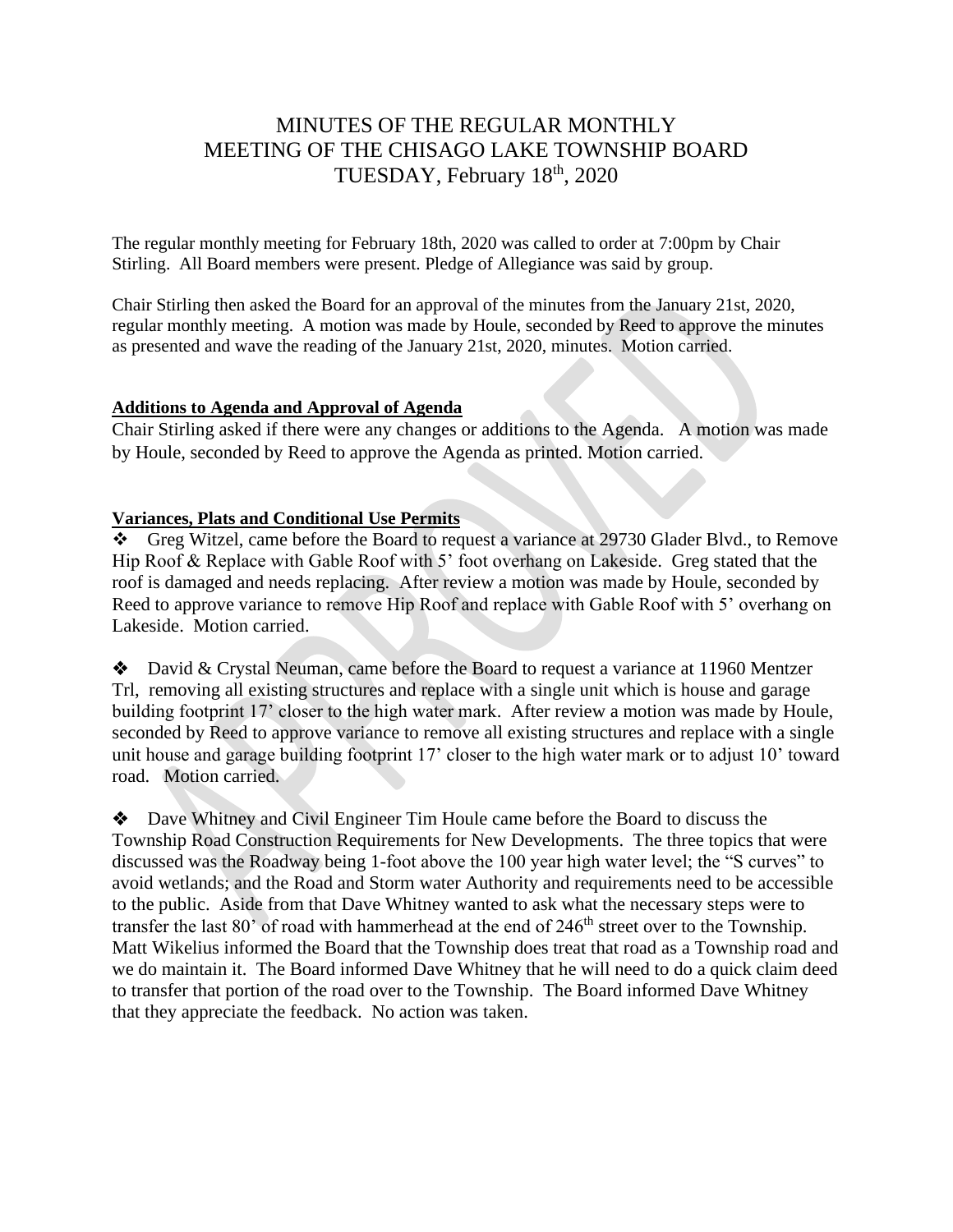Page two of February 2020 Minutes

### **Old Business**

❖Auditor Mike Pofahl submitted the 2019 Final Audit report for Approval. After review a motion was made by Houle, seconded by Reed to approve the 2019 Audit report as presented. Motion carried.

❖ The Board reviewed the updated Official Extraterritorial Jurisdiction Map that they received from the City of Lindstrom. No action was taken.

❖Chair Stirling informed the Board that the 2020 broadband Internet enhancement grant was not awarded to Chisago Lake Township and Franconia Township. We had applied for \$5,000,000 of the \$20,000,000 available. We can resubmit another application for 2021. Supervisor Houle stated that the Regional Director stated that they were planning on submitting a bill to increase the funding. District Commissioner Chris DuBose stated that they did submit a bill to increase the funding another \$30,000,000. Chris also suggested we consider re-submitting our grant application for 2021. No action was taken.

❖ Treasurer Judy Straub informed the Board that we have received the new computers and we are in the process of setting them up and getting our files all switched over. No action was taken.

#### **New Business**

❖ Fire Chief Jason Fredlund from the Almelund Fire Department presented the Board with a copy of the Almelund Fire-Rescues Annual Budget Report 2020. After review a motion was made by Houle, seconded by Reed to sign the Fire Protection contract with Amador Township in the amount of \$10,695.53 for the year 2020. Motion carried.

❖ Review City of Lindstrom Fire Contract Final Bill for 2019. Chair Stirling informed the Board that the Lindstrom City of Administrator will be attending the meeting in March to discuss the 2020 Lindstrom Fire Contract so should we table this until then to discuss both at the same time. After discussion a motion was made by Reed seconded by Houle to table the review of the 2019 City of Lindstrom Fire Contract Final Bill until the March meeting. Motion carried.

❖ The Board received two different Consent forms from Frontier one requesting to place cable along 13745 Panola Drive, and another requesting to place cable along 31955 Quinlan Ave., to provide service to local customers. After review a motion was made by Houle, seconded by Reed, to approve the two requests. Motion carried.

#### **Road Report** – Matt Wikelius

❖ Matt Wikelius informed the Board of the following:

 $\triangleright$  The maintenance department has been busy maintaining roads and if weather cooperates they will start doing some brush trimming.